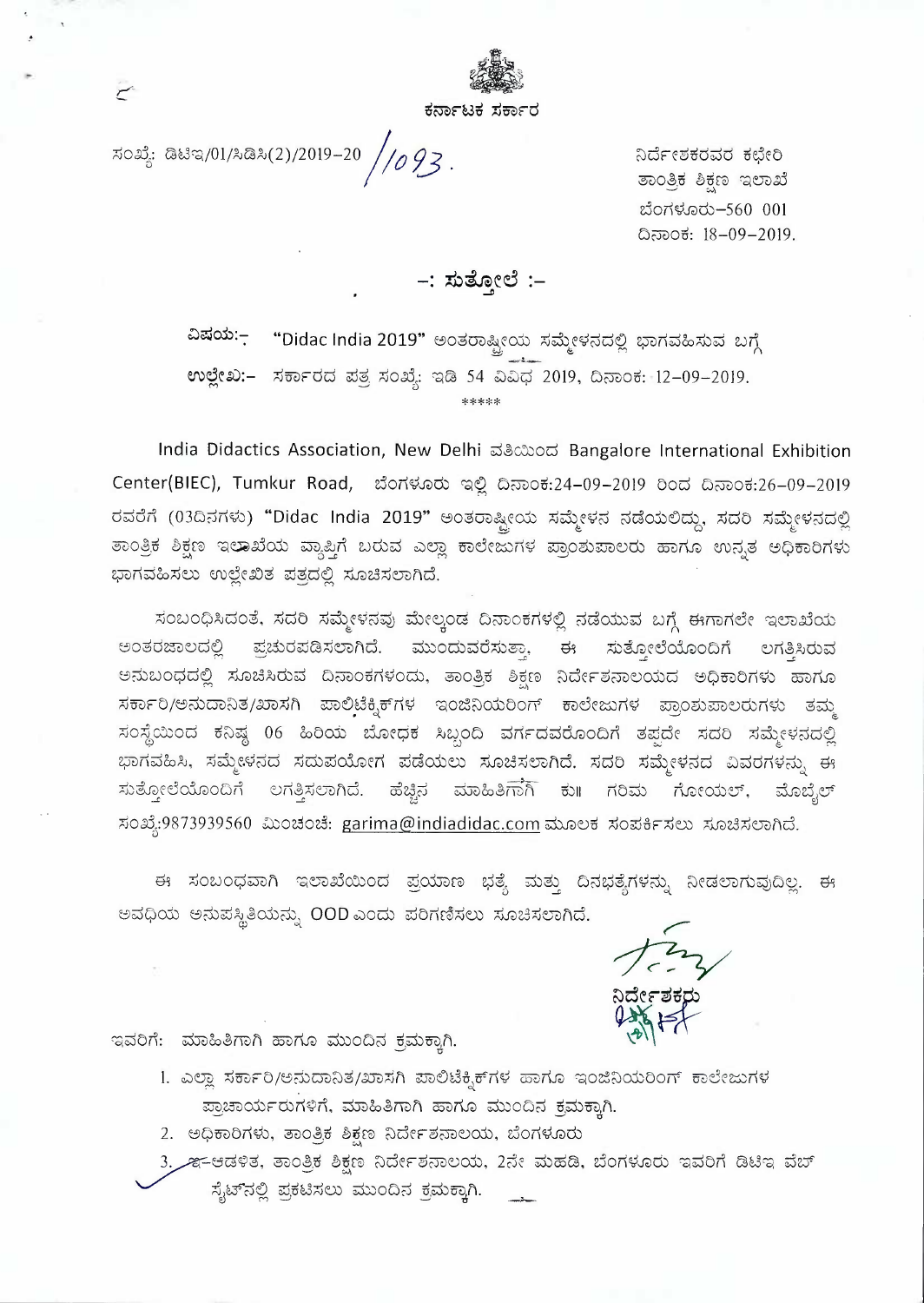price G)

| ಕ್ಕಸಂ.            | ಸಂಸ್ಥೆಯ ಹೆಸರು                                        |
|-------------------|------------------------------------------------------|
|                   | ಸರ್ಕಾರಿ ಪಾಲಿಟೆಕ್ನಿಕ್, ಚನ್ನಪಟ್ಟಣ                      |
| $\frac{2}{\cdot}$ | ಸರ್ಕಾರಿ ಪಾಲಿಟೆಕ್ನಿಕ್, ರಾಮನಗರ                         |
| 3                 | <u>ಸರ್ಕಾರಿ ಮಹಿಳಾ ಪಾಲಿಟೆಕ್ನಿಕ್<del>, ರ</del>ಾಮನಗರ</u> |
| 4                 | ಸರ್ಕಾರಿ ಪಾಲಿಟೆಕ್ಶಿಕ್, ಇಮ್ಮಡಿಹಳ್ಳಿ                    |
| 5                 | ಅಲ್–ಖತೀಬ್ ಅನುದಾನಿತ ಪಾಲಿಟೆಕ್ನಿಕ್, ಬೆಂಗಳೂರು            |
| 6                 | ಶ್ರೀ ಕೃಷ್ಣ ಪಾಲಿಟೆಕ್ನಿಕ್, ಬೆಂಗಳೂರು                    |
|                   | ಐ ಆರ್ ಪಾಲಿಟೆಕ್ನಿಕ್, ಬೆಂಗಳೂರು                         |
| 8                 | ಅಶೋಕ ಪಾಲಿಟೆಕ್ಸಿಕ್, ಬೆಂಗಳೂರು                          |
| 9                 | ಆರ್ಯ ಭಾರತಿ ಪಾಲಿಟೆಕ್ನಿಕ್, ತುಮಕೂರು                     |
| 10                | ಸಿದ್ದಗಂಗಾ ಪಾಲಿಟೆಕ್ಕಿಕ್, ತುಮಕೂರು                      |
| 11                | ತಾಂತ್ರಿಕ ಶಿಕ್ಷಣ ನಿರ್ದೇಶನಾಲಯ, ಬೆಂಗಳೂರು                |
|                   |                                                      |

## ದಿನಾಂಕ: $26-09-2019$

| ಸಂಸ್ಥೆಯ ಹೆಸರು<br>ಕ್ಕಸಂ.<br>ಸರ್ಕಾರಿ ಪಾಲಿಟೆಕ್ಸಿಕ್, ತುಮಕೂರು<br>ಸರ್ಕಾರಿ ಪಾಲಿಟೆಕ್ಸಿಕ್, ತುರುವೇಕೆರೆ<br>ಸರ್ಕಾರಿ ಪಾಲಿಟೆಕ್ಕಿಕ್, ಚನ್ನಸಂದ್ರ<br>3<br>ಹೆಚ್.ಎಂ.ಎಸ್ ಅನುದಾನಿತ ಪಾಲಿಟೆಕ್ಕಿಕ್, ತುಮಕೂರು<br>ಆಚಾರ್ಯ ಪಾಠಶಾಲಾ ಅನುದಾನಿತ ಪಾಲಿಟೆಕ್ಕಿಕ್, ಬೆಂಗಳೂರು<br>5 |
|-------------------------------------------------------------------------------------------------------------------------------------------------------------------------------------------------------------------------------------------|
|                                                                                                                                                                                                                                           |
|                                                                                                                                                                                                                                           |
|                                                                                                                                                                                                                                           |
|                                                                                                                                                                                                                                           |
|                                                                                                                                                                                                                                           |
|                                                                                                                                                                                                                                           |
| ಎಂ.ಎಸ್ ರಾಮಯ್ಯ ಪಾಲಿಟೆಕ್ಕಿಕ್, ಬೆಂಗಳೂರು<br>6                                                                                                                                                                                                 |
| ಎಂ.ಎನ್.ಟಿ.ಐ, ಪಾಲಿಟೆಕ್ನಿಕ್, ಬೆಂಗಳೂರು                                                                                                                                                                                                       |
| ಸರ್ಕಾರಿ ಇಂಜಿನಿಯರಿಂಗ್ ಕಾಲೇಜು, ರಾಮನಗರ<br>8                                                                                                                                                                                                  |

## ದಿನಾಂಕ:25-09-2019

| ಕ್ಕಸಂ.          | ಸಂಸ್ಥೆಯ ಹೆಸರು                                               |
|-----------------|-------------------------------------------------------------|
|                 | ಎಸ್.ಜೆ.ಸರ್ಕಾರಿ ಪಾಲಿಟೆಕ್ಕಿಕ್, ಬೆಂಗಳೂರು                       |
| $\mathbf{2}$    | ಸರ್ಕಾರಿ ಮಹಿಳಾ ಪಾಲಿಟೆಕ್ಸಿಕ್, ಬೆಂಗಳೂರು                        |
| $\mathbf{3}$    | ಜಿ.ಆರ್.ಐ.ಸಿ.ಪಿ, ಬೆಂಗಳೂರು                                    |
| 4               | ಎಸ್ ಕೆಎಸ್ ಜೆ ಟಿ ಸಂಸ್ಥೆ, ಬೆಂಗಳೂರು                            |
| 5               | ಸರ್ಕಾರಿ ಮುದ್ರಣ ಮತ್ತು ತಂತ್ರಜ್ಞಾನ ಸಂಸ್ಥೆ, ಬೆಂಗಳೂರು            |
| 6               | ಸರ್ಕಾರಿ ಜವಳಿ ಸಂಸ್ಥೆ, ಬೆಂಗಳೂರು                               |
| 7               | ಎಂ.ಇ.ಐ ಅನುದಾನಿತ ಪಾಲಿಟೆಕ್ಟಿಕ್, ಬೆಂಗಳೂರು                      |
| 8               | ಪಿ.ವಿ.ಪಿ ಅನುದಾನಿತ ಪಾಲಿಟೆಕ್ನಿಕ್, ಬೆಂಗಳೂರು                    |
| 9               | ಇಂಪ್ಯಾಕ್ಟ್ ಅನುದಾನಿತ ಪಾಲಿಟೆಕ್ನಿಕ್, ಬೆಂಗಳೂರು                  |
| 10              | ಆಚಾರ್ಯ ಪಾಲಿಟೆಕ್ನಿಕ್, ಸೋಲದೇವನಹಳ್ಳಿ, ಬೆಂಗಳೂರು                 |
| $\overline{11}$ | ಬಿ.ಎಂ.ಎಸ್ ಇಂಜಿನಿಯರಿಂಗ್ ಕಾಲೇಜು, ಬೆಂಗಳೂರು                     |
| 12              | ಡಾ။ ಅಂಬೇಡ್ಕರ್ ಇನ್ಸ್ <b>ಟೆಟ್ಯೂಟ್ ಆಫ್ ಟೆಕ್ನಾಲಜಿ, ಬೆಂಗಳೂರು</b> |

# ದಿನಾಂಕ:24–09–2019

~